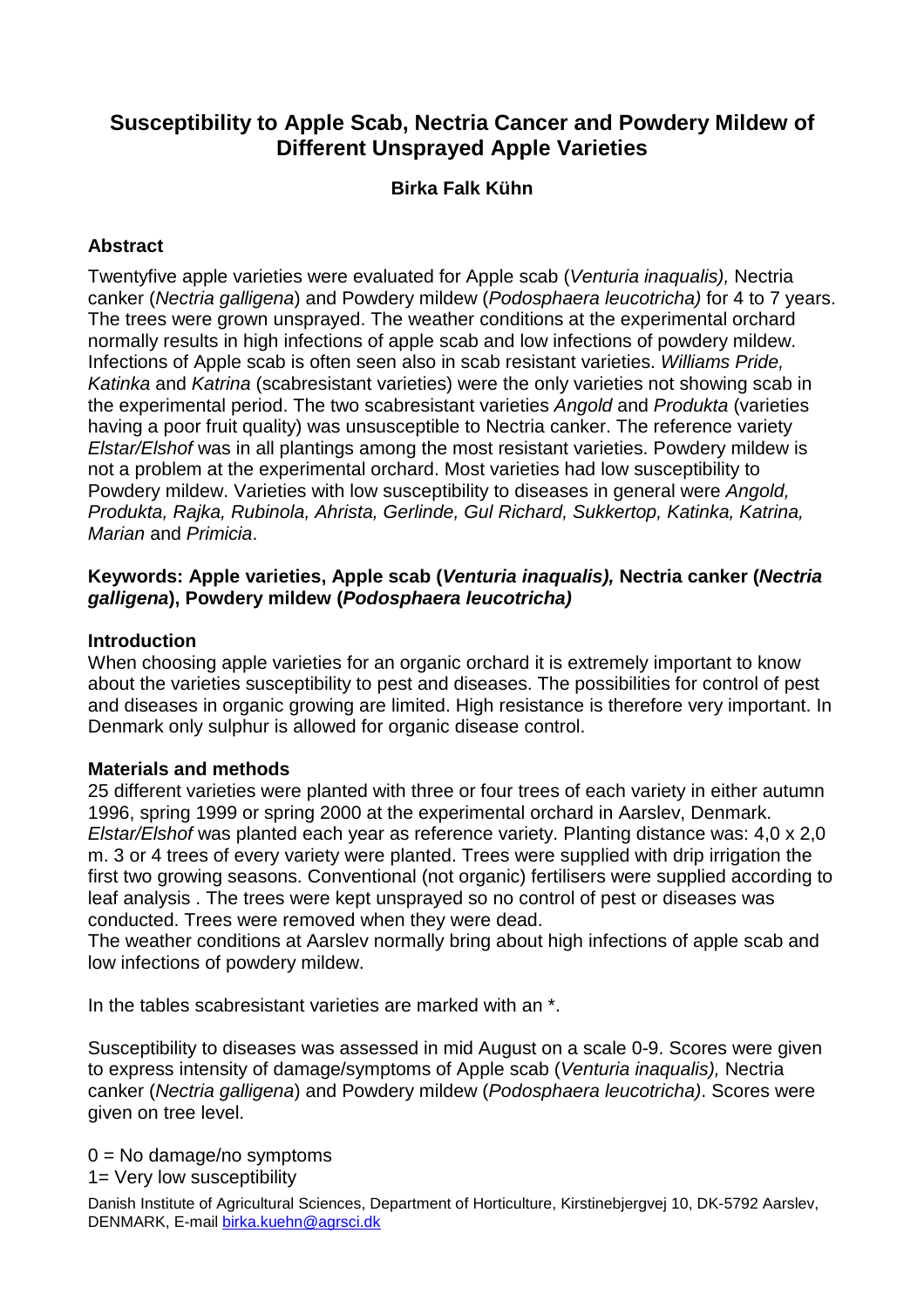- 3 = Low susceptibility
- 5 = Medium susceptibility  $7 =$  High susceptibility
- $9$  = Very high susceptibility
- 

Results are based on at least 4 years results.

In 2003 damages/infections of apple scab were registered on both trees (leaves) and fruits for 75 unsprayed apple varieties.

For varieties planted in autumn 1996: Evaluations for Produkta and Redcroft stopped after 2000 Evaluations for Delcoro and Gloster stopped after 2001 Evaluations for Angold stopped after 2002

Producta, Delcoro and Angold had unsatisfied fruit quality. Gloster was to susceptible to diseases. Redcroft was an average variety that fruitgrowers did not found interesting

#### **Results and discussion**

#### **Apple scab (table 1)**

Average scores of apple scab varied only a little from one year to another. For all 3 plantings lowest average scores were obtained in 2001. Scabresistance has been broken in most of the scabresistant varieties. There is a high infection level in the orchard; nearly half (48%) of the varieties was infected the first year after planting. Williams Pride, Katinka and Katrina (scabresistant varieties) were the only varieties not showing any scab in the experimental period. Williams Pride was very resistant to apple scab, no symptoms were observed in any of the 7 experimental years. The scab resistant varieties in general obtained scores below medium (except Santana in 2003) while the non resistant varieties Elise, Elstar/Elshof, Gloster and Jonagold were high susceptible to apple scab. The two old Danish nonresistant varieties Gul Richard and Sukkertop in general obtained scores below medium.

Scab will often damage both trees (leaves) and fruits. In 2003 it was demonstrated that if scab was observed on trees it was in 87% of the trees found on the fruits as well.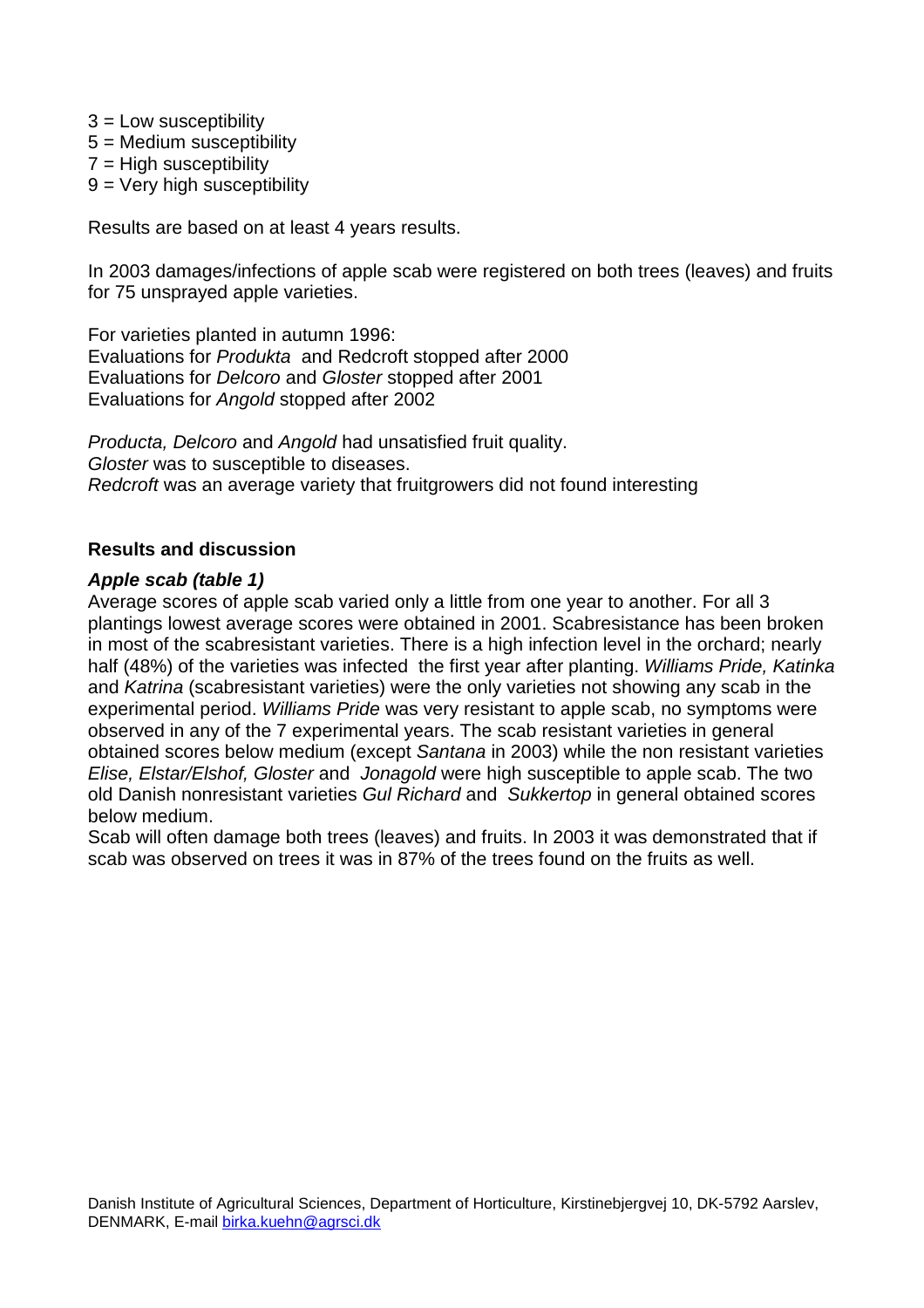### **Table 1.**Susceptibility to Apple scab evaluated in August at different unsprayed apple varieties

| <b>VARIETY</b>         | 1997           | 1998           | 1999                 | 2000           | 2001           | 2002           | 2003                 | <b>AVERAGE</b> |
|------------------------|----------------|----------------|----------------------|----------------|----------------|----------------|----------------------|----------------|
| ANGOLD*                | $\overline{0}$ | $\theta$       | $\overline{c}$       | $\overline{0}$ | $\overline{2}$ | $\overline{0}$ | $\ddot{\phantom{0}}$ | 0.7            |
| <b>DELCORO</b>         | $\overline{4}$ | $\overline{4}$ | 6                    | 3              | 3              |                | $\blacksquare$       | 4.0            |
| <b>ELSTAR</b>          | 7              | 5              | 6                    | 6              | $\overline{c}$ | 7              | 6                    | 5.6            |
| <b>GLOSTER</b>         | 6              | 5              | 8                    | $\overline{4}$ | $\overline{4}$ |                | $\ddot{\phantom{a}}$ | 5.4            |
| PRODUKTA*              | $\Omega$       | 3              | $\Omega$             | $\Omega$       | $\blacksquare$ |                |                      | 0.8            |
| RAJKA*                 | $\Omega$       | $\theta$       | $\Omega$             | $\overline{c}$ | $\Omega$       | $\overline{2}$ | 4                    | 1.1            |
| <b>REDCROFT</b>        | $\Omega$       | $\theta$       | $\Omega$             | 3              |                |                |                      | 0.8            |
| RUBINOLA*              | $\overline{c}$ | $\theta$       | 3                    | $\theta$       | $\overline{0}$ | $\overline{c}$ | 3                    | 1.4            |
| <b>RUBINSTEP</b>       | 4              | 5              | 6                    | 4              | 3              | 6              | 5                    | 4.7            |
| TOPAZ*                 | 3              | 4              | 3                    | 4              | $\overline{2}$ | 3              | 4                    | 3.3            |
| <b>WILLIAMS PRIDE*</b> | $\Omega$       | $\theta$       | $\Omega$             | $\Omega$       | $\Omega$       | $\overline{0}$ | $\mathbf{0}$         | 0.0            |
| <b>AVERAGE</b>         | 2.4            | 2.4            | 3.1                  | 2.4            | 1.8            | 2.9            | 3.7                  | 2.6            |
| AHRISTA*               |                |                | $\mathbf{0}$         | $\mathbf{0}$   | $\mathbf{0}$   | $\overline{0}$ | $\overline{2}$       | 0.4            |
| <b>ELISE</b>           |                |                | $\overline{4}$       | 5              | $\overline{0}$ | 6              | 6                    | 4.2            |
| <b>ELSTAR</b>          |                |                | 5                    | 7              | $\overline{c}$ | 6              | 5                    | 5              |
| GERLINDE*              |                |                | $\mathbf{0}$         | $\overline{0}$ | $\overline{0}$ | 3              | 3                    | 1.2            |
| <b>GUL RICHARD</b>     |                |                | 3                    | 4              | $\overline{2}$ | 3              | 3                    | 3              |
| <b>SUKKERTOP</b>       |                |                | 3                    | 4              | $\mathbf{0}$   | 3              | 3                    | 2.6            |
| <b>AVERAGE</b>         |                |                | 2.5                  | 3.3            | 0.7            | 3.5            | 3.7                  | 2.7            |
| <b>ELSHOF</b>          |                |                | ä,                   | 6              | $\overline{2}$ | 6              | 6                    | 5              |
| <b>JONAGORED</b>       |                |                |                      | 5              | 3              | $\overline{4}$ | 6                    | 4.5            |
| KATINKA*               |                |                |                      | $\theta$       | $\Omega$       | $\overline{0}$ | $\overline{0}$       | $\overline{0}$ |
| KATRINA*               |                |                |                      | 0              | $\mathbf{0}$   | $\overline{0}$ | $\overline{0}$       | $\overline{0}$ |
| MARIANN*               |                |                |                      | 0              | $\mathbf{0}$   | $\overline{0}$ | 1                    | 0.25           |
| PRIMICIA*              |                |                |                      | 0              | $\mathbf{0}$   | $\overline{0}$ | $\overline{2}$       | 0.5            |
| <b>SANSA</b>           |                |                |                      | $\Omega$       | $\Omega$       | 4              | $\theta$             | $\mathbf{1}$   |
| SANTANA*               |                |                | $\ddot{\phantom{0}}$ | $\mathbf{0}$   | $\mathbf{0}$   | 3              | $\overline{7}$       | 2.5            |
| <b>AVERAGE</b>         |                |                |                      | 1.4            | 0.6            | 2.1            | 2.8                  | 1.7            |

#### **Nectria canker (table 2)**

The two scabresistant varieties Angold and Produkta (varieties having a poor fruit quality) was unsusceptible to Nectria canker. The reference variety Elstar/Elshof was in all plantings among the most resistant varieties.

If Nectria canker is not controlled it can be very damaging for some varieties. Williams Pride a scabresistant variety was found to be highly susceptible to Nectria canker. In winter 1999/2000 half of the experimental trees had to be removed due to Nectria canker.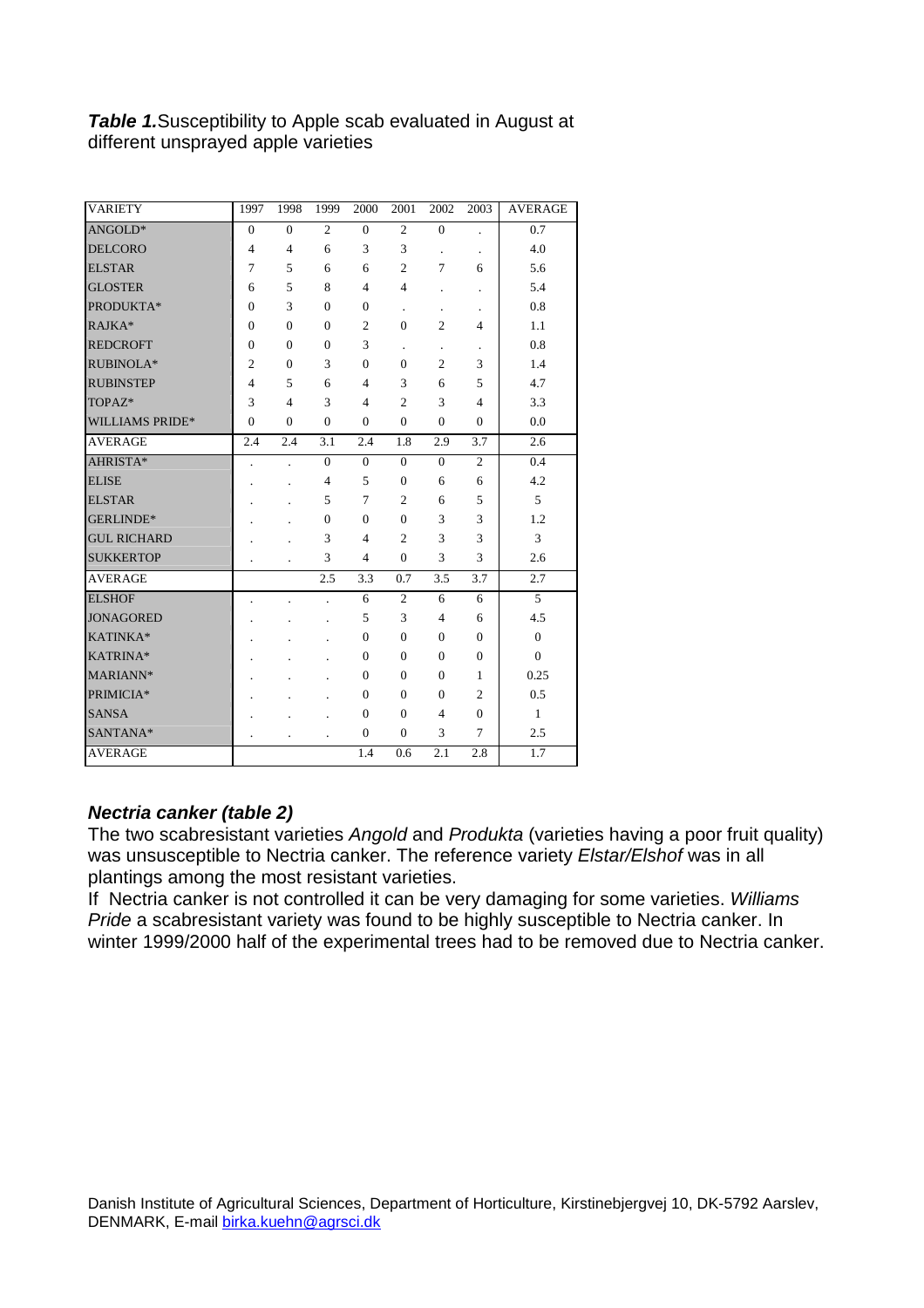### **Table 2.** Susceptibility to Nectria canker evaluated in August at different unsprayed apple varieties

| <b>VARIETY</b>         | 1997           | 1998                    | 1999             | 2000             | 2001             | 2002           | 2003                 | <b>AVERAGE</b> |
|------------------------|----------------|-------------------------|------------------|------------------|------------------|----------------|----------------------|----------------|
| ANGOLD*                | $\overline{0}$ | $\overline{0}$          | $\overline{0}$   | $\overline{0}$   | $\overline{0}$   | $\overline{0}$ | ä,                   | 0.0            |
| <b>DELCORO</b>         | 3              | $\overline{0}$          | $\overline{0}$   | $\overline{0}$   | $\overline{0}$   | $\cdot$        |                      | 0.6            |
| <b>ELSTAR</b>          | $\overline{0}$ | $\overline{0}$          | $\overline{0}$   | $\overline{0}$   | $\boldsymbol{0}$ | $\overline{c}$ | $\overline{4}$       | 0.9            |
| <b>GLOSTER</b>         | $\overline{0}$ | $\overline{0}$          | $\overline{c}$   | $\overline{c}$   | 5                |                |                      | 1.8            |
| PRODUKTA*              | $\overline{0}$ | $\overline{0}$          | $\overline{0}$   | $\overline{0}$   |                  |                | $\ddot{\phantom{0}}$ | 0.0            |
| RAJKA*                 | $\overline{0}$ | $\overline{0}$          | $\overline{0}$   | $\overline{0}$   | $\overline{c}$   | 5              | 7                    | 2.0            |
| <b>REDCROFT</b>        | $\overline{0}$ | $\overline{0}$          | $\overline{c}$   | $\overline{c}$   | $\blacksquare$   | $\cdot$        |                      | 1.0            |
| RUBINOLA*              | $\overline{0}$ | $\overline{0}$          | $\overline{c}$   | 3                | $\overline{c}$   | $\overline{2}$ | 3                    | 1.7            |
| <b>RUBINSTEP</b>       | $\overline{0}$ | $\overline{0}$          | $\overline{0}$   | $\overline{0}$   | $\overline{c}$   | $\mathbf{1}$   | 3                    | 0.9            |
| TOPAZ*                 | $\overline{0}$ | $\overline{0}$          | $\overline{0}$   | $\overline{c}$   | $\overline{c}$   | $\overline{c}$ | $\overline{4}$       | 1.4            |
| <b>WILLIAMS PRIDE*</b> | $\overline{2}$ | $\overline{\mathbf{4}}$ | 8                | $\overline{c}$   | 3                | $\overline{4}$ | $\overline{4}$       | 3.9            |
| <b>AVERAGE</b>         | 0.5            | 0.4                     | 1.3              | 1.0              | 1.8              | 2.3            | 4.2                  | 1.3            |
| AHRISTA*               |                |                         | $\overline{0}$   | $\overline{c}$   | $\overline{c}$   | 5              | $\overline{4}$       | 2.6            |
| <b>ELISE</b>           |                |                         | $\overline{0}$   | $\overline{0}$   | $\overline{c}$   | 5              | 6                    | 2.6            |
| <b>ELSTAR</b>          |                |                         | $\overline{0}$   | $\overline{0}$   | $\overline{0}$   | $\overline{c}$ | 3                    | $\mathbf{1}$   |
| GERLINDE*              |                |                         | $\overline{c}$   | $\overline{c}$   | 3                | 5              | 3                    | 3              |
| <b>GUL RICHARD</b>     |                |                         | $\mathfrak{2}$   | $\overline{c}$   | $\overline{0}$   | $\overline{c}$ | 3                    | 1.8            |
| <b>SUKKERTOP</b>       |                |                         | $\boldsymbol{0}$ | $\boldsymbol{0}$ | $\mathfrak{2}$   | $\overline{4}$ | $\overline{4}$       | $\overline{2}$ |
| <b>AVERAGE</b>         |                |                         | 0.7              | 1.0              | 1.5              | 3.8            | 3.8                  | 2.2            |
| <b>ELSHOF</b>          |                |                         |                  | $\overline{0}$   | $\overline{0}$   | $\overline{0}$ | $\overline{c}$       | 0.5            |
| <b>JONAGORED</b>       |                |                         |                  | 3                | $\overline{c}$   | 3              | $\overline{4}$       | 3.0            |
| KATINKA*               |                |                         |                  | $\boldsymbol{0}$ | $\boldsymbol{0}$ | $\overline{c}$ | 5                    | 1.8            |
| KATRINA*               |                |                         |                  | $\boldsymbol{0}$ | $\boldsymbol{0}$ | $\mathbf{0}$   | $\mathbf{1}$         | 0.3            |
| MARIANN*               |                |                         |                  | 1.5              | $\mathbf{1}$     | $\mathbf{1}$   | 3                    | 1.6            |
| PRIMICIA*              |                |                         |                  | $\overline{0}$   | $\overline{c}$   | $\mathbf{1}$   | $\overline{2}$       | 1.3            |
| <b>SANSA</b>           |                |                         |                  | $\overline{0}$   | $\overline{0}$   | 6              | $\overline{4}$       | 2.5            |
| SANTANA*               |                |                         |                  | $\overline{0}$   | $\overline{0}$   | $\overline{0}$ | 3                    | 0.8            |
| <b>AVERAGE</b>         |                |                         |                  | 0.6              | 0.6              | 1.6            | 3.0                  | 1.5            |

# **Powdery mildew (table 3)**

Most varieties had low susceptibility to Powdery mildew. Elshof, Katinka, Mariann and Sansa planted in 2000 did not in any year show any symptoms of Powdery mildew. Only the variety Redcroft were in some years evaluated with scores higher than medium.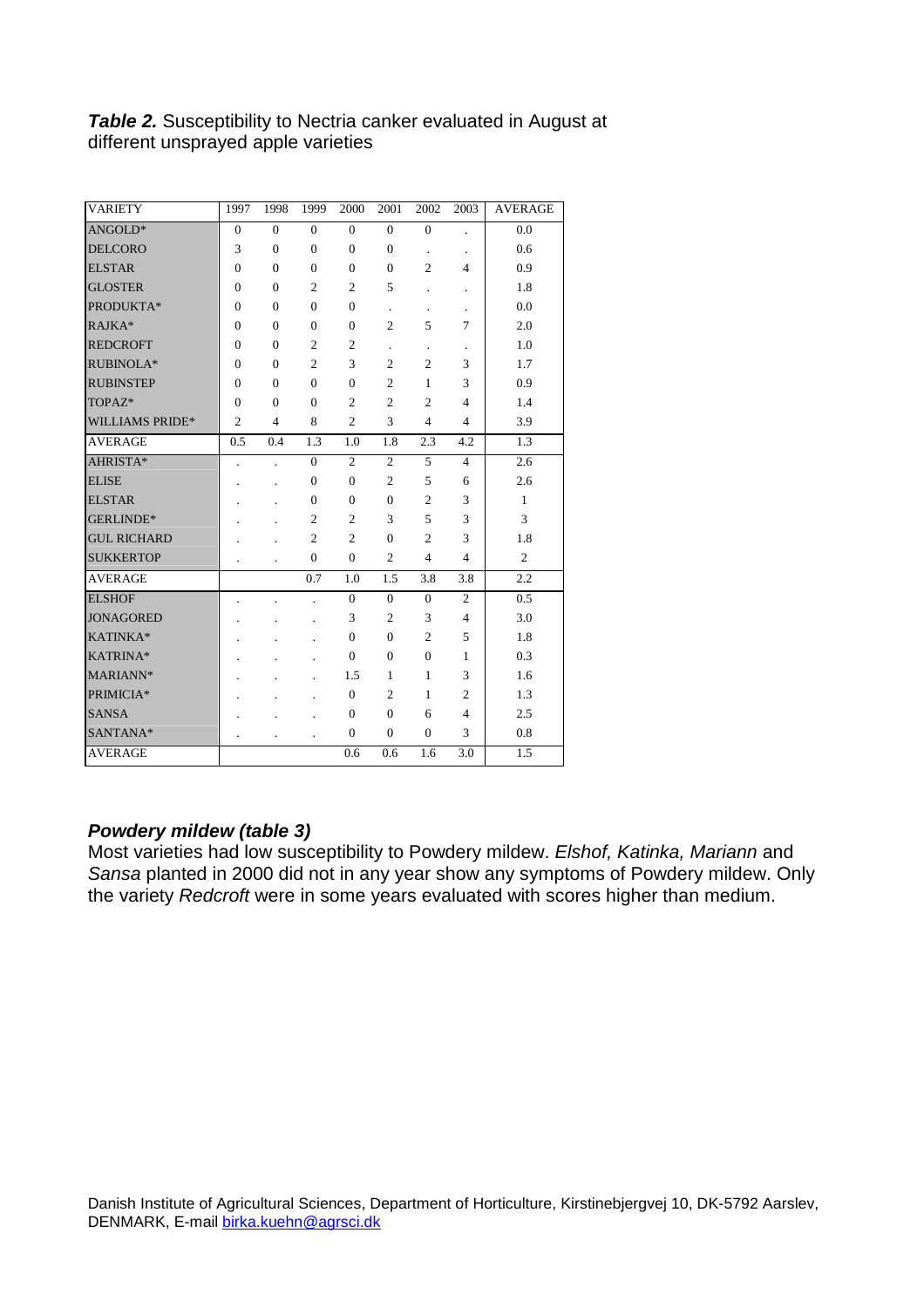| <b>VARIETY</b>         | 1997           | 1998           | 1999           | 2000           | 2001           | 2002           | 2003           | <b>AVERAGE</b> |
|------------------------|----------------|----------------|----------------|----------------|----------------|----------------|----------------|----------------|
|                        |                |                |                |                |                |                |                |                |
| ANGOLD*                | $\theta$       | 3              | $\overline{4}$ | $\overline{4}$ | $\overline{c}$ | $\overline{4}$ |                | 2.8            |
| <b>DELCORO</b>         | $\theta$       | $\overline{0}$ | $\overline{c}$ | $\overline{c}$ | $\theta$       |                |                | 0.8            |
| <b>ELSTAR</b>          | $\overline{0}$ | $\mathfrak{2}$ | 3              | $\overline{c}$ | $\overline{2}$ | $\overline{4}$ | $\overline{4}$ | 2.4            |
| <b>GLOSTER</b>         | $\overline{0}$ | $\overline{0}$ | $\overline{2}$ | $\overline{0}$ | $\overline{0}$ |                |                | 0.4            |
| PRODUKTA*              | $\overline{0}$ | 3              | $\overline{2}$ | 3              |                |                |                | 2.0            |
| RAJKA*                 | $\Omega$       | $\theta$       | $\theta$       | $\overline{c}$ | $\overline{c}$ | $\theta$       | $\Omega$       | 0.6            |
| <b>REDCROFT</b>        | $\theta$       | 7              | $\overline{4}$ | 7              |                |                |                | 4.5            |
| RUBINOLA*              | $\overline{0}$ | $\overline{0}$ | $\overline{2}$ | $\overline{c}$ | $\overline{0}$ | $\Omega$       | $\theta$       | 0.6            |
| <b>RUBINSTEP</b>       | $\overline{0}$ | $\overline{0}$ | $\overline{0}$ | $\overline{c}$ | $\theta$       | $\theta$       | $\theta$       | 0.3            |
| TOPAZ*                 | $\theta$       | $\overline{c}$ | 3              | $\overline{4}$ | $\overline{2}$ | 1              | $\Omega$       | 1.7            |
| <b>WILLIAMS PRIDE*</b> | $\overline{2}$ | 5              | $\overline{2}$ | 3              | 3              | 3              | $\overline{c}$ | 2.9            |
| <b>AVERAGE</b>         | 0.2            | 2.0            | 2.2            | 2.8            | 1.2            | 1.7            | 1.0            | 1.7            |
| AHRISTA*               |                |                | $\overline{4}$ | $\overline{4}$ | $\overline{4}$ | 3              | $\overline{2}$ | 3.4            |
| <b>ELISE</b>           |                |                | $\theta$       | $\overline{0}$ | $\theta$       | 1              | $\theta$       | 0.2            |
| <b>ELSTAR</b>          |                |                | $\theta$       | 3              | 3              | $\overline{4}$ | $\overline{4}$ | 2.8            |
| <b>GERLINDE*</b>       |                |                | 3              | 3              | 3              | 3              | $\overline{c}$ | 2.8            |
| <b>GUL RICHARD</b>     |                |                | 5              | 5              | 5              | 4              | $\overline{4}$ | 4.6            |
| <b>SUKKERTOP</b>       |                |                | $\overline{0}$ | $\overline{0}$ | $\overline{0}$ | $\Omega$       | $\mathbf{1}$   | 0.2            |
| <b>AVERAGE</b>         |                |                | 2.0            | 2.5            | 2.5            | 2.5            | 2.2            | 2.3            |
| <b>ELSHOF</b>          |                |                |                | $\overline{0}$ | $\overline{0}$ | $\theta$       | $\overline{0}$ | 0.0            |
| <b>JONAGORED</b>       |                |                |                | $\overline{0}$ | $\overline{c}$ | 1              | $\theta$       | 0.8            |
| KATINKA*               |                |                |                | $\Omega$       | $\theta$       | $\Omega$       | $\theta$       | 0.0            |
| KATRINA*               |                |                |                | $\Omega$       | $\overline{c}$ | 1              | $\Omega$       | 0.8            |
| MARIANN*               |                |                |                | $\overline{0}$ | $\overline{0}$ | $\theta$       | $\theta$       | 0.0            |
| PRIMICIA*              |                |                |                | $\overline{c}$ | 3              | $\overline{c}$ | $\overline{c}$ | 2.3            |
| <b>SANSA</b>           |                |                |                | $\overline{0}$ | $\theta$       | $\theta$       | $\theta$       | 0.0            |
| SANTANA*               |                |                |                | 3              | $\overline{0}$ | $\mathbf{1}$   | 1              | 1.3            |
| <b>AVERAGE</b>         |                |                |                | 0.6            | 0.9            | 0.6            | 0.4            | 0.6            |

# **Table 3.** Susceptibility to Powdery mildew evaluated in August at different unsprayed apple varieties

**Table 4** review the results of the different varieties.

Varieties with low susceptibility to diseases were Angold, Produkta, Rajka, Rubinola, Ahrista, Gerlinde, Gul Richard, Sukkertop, Katinka, Katrina, Marian and Primicia. Many of these varieties can not be recommended for growing in Denmark because of low yield/ to small sized fruits/ to poor external or internal fruit quality. The varieties: Rajka, Rubinola and Ahrista can be recommended for Danish growing conditions.